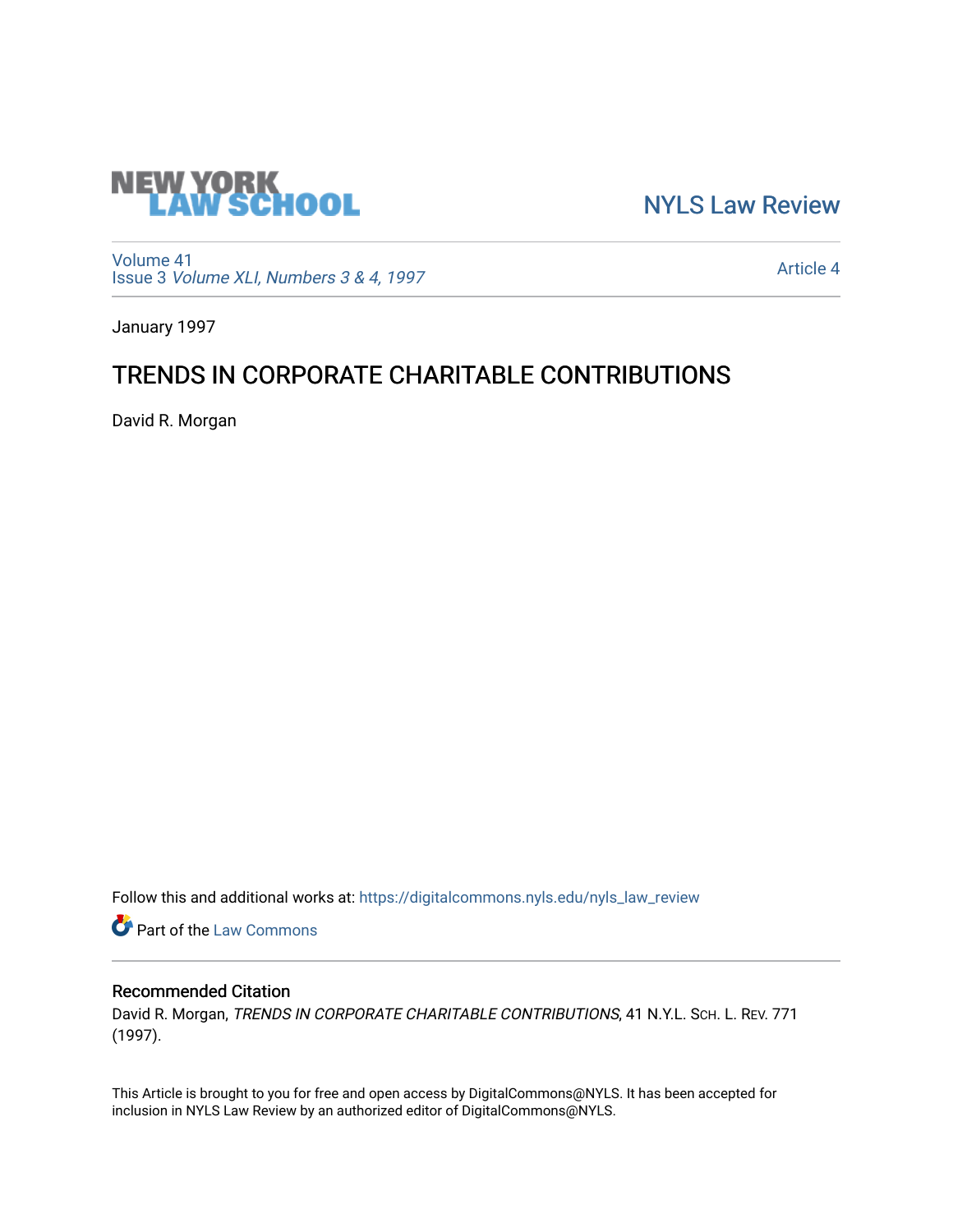## TRENDS IN CORPORATE CHARITABLE CONTRIBUTIONS

## DAVID R. MORGAN'

#### I. INTRODUCTION

This paper presents preliminary results of a study of trends in corporate charitable contributions using the Internal Revenue Service's Corporate Tax Files.' This work may be taken as an extension of earlier studies by Hayden W. Smith<sup>2</sup> and Thomas W. Vasquez.<sup>3</sup>

At the risk of revealing too much too soon, this study finds that contributions can be expected to continue to increase as the economy expands and corporate profits grow. However, the underlying structure of industry that supports corporate charitable contribution growth has been, and is, changing. As we look ahead, this underlying structure appears unlikely to sustain charitable contribution growth at rates comparable to those of the past.

## *A. Characteristics of the IRS Data*

Among other deductions they may declare on their federal income tax returns, corporations can include, as a discrete item, the total amount of their allowable charitable contributions.4 Since other articles from this Symposium<sup>5</sup> address the Internal Revenue Code in depth, its specifics will not be discussed here. We simply note that only gifts to certain types of organizations qualify as charitable contributions, the maximum amount

\* Vice President for Research, Council for Aid to Education.

1. The IRS Corporate Tax File is in the possession of the author. All future references, unless otherwise cited, are to this file.

*2. See* HAYDEN W. SMITH, COUNCIL FOR AID TO EDUCATION, A PROFILE OF CORPORATE CONTRIBUTIONS (1983).

*3. See* COMMISSION **ON** PRIVATE PHILANTHROPY AND PUBLIC **NEEDS, U.S.** DEP'T OF THE TREASURY, CORPORATE GIVING **MEASURES 1839-52 (1977).**

*4. See* I.R.C. § **170** (1994).

*5. See, e.g.,* Francis R. Hill, *Corporate Philanthropy and Campaign Finance: Exempt Organizations as Conduits for Corporate Political Contributions,* 41 N.Y.L. SCH. L. REv. 881 (1997); Nancy Knauer, *Reinventing Government: The Promise of Institutional Choice and the Government Created Charitable Organization,* 41 N.Y.L. SCH. L. REv. 945 (1997); Daniel Shaviro, *Assessing the "Contract Failure" Explanation for Nonprofit Organizations and Their Tat Exempt Status,* 41 N.Y.L. SCH. L. REV. 1001 (1997); Linda Sugin, *Theories of the Corporation and the Tax Treatment of Corporate Philanthropy,* 41 N.Y.L. SCH. L. REV. 835 (1997).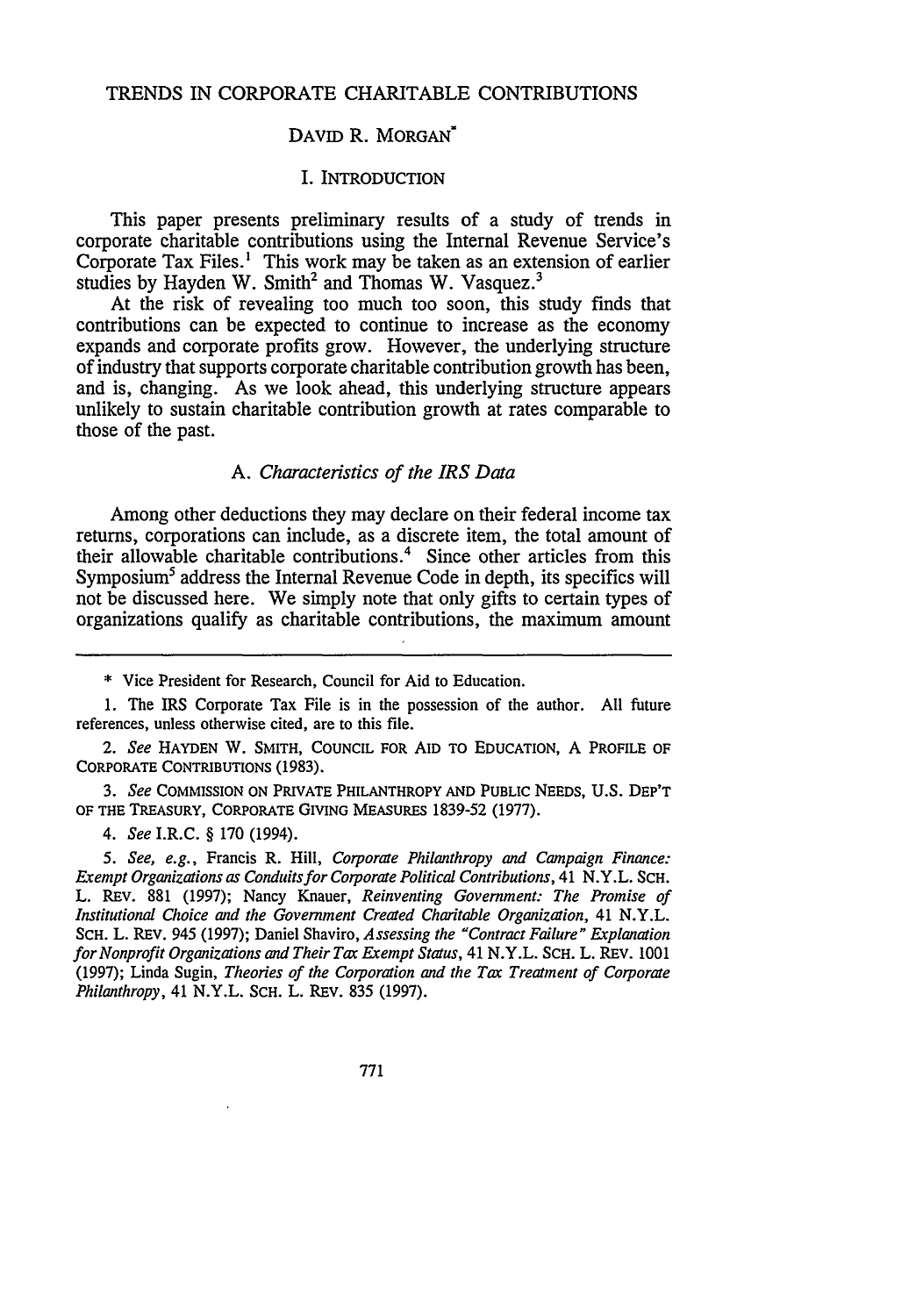allowed in any one year is currently ten percent of taxable income,<sup>6</sup> with some carry forward allowed up to five years, $<sup>7</sup>$  and certain gifts of product</sup> and property are subject to enhanced tax treatment.<sup>8</sup>

Limitations in the IRS data on corporate contributions are of two main types: conceptual and timing-related. Conceptual limitations include the obvious fact that the data reflect only what corporations report on their tax returns. Contributions made, but not declared, are simply missed. Additionally, the data include contributions by corporations to their own foundations and exclude grants by corporate foundations to other nonprofit organizations. To the extent that these two flows do not match each other in any given year, the IRS data will be misleading in terms of the actual flow of contributions from the corporate community (corporations and their foundations combined) to the nonprofit community. Timing-related limitations concern various ways that the reported contribution amount in a given year may actually reflect some contributions made in another year, thereby distorting the IRS-reported amounts in both years. For instance, contributions made by a corporation in a year of low profits that exceed the ten percent of taxable income ceiling, and thus cannot be taken as a charitable deduction, may be taken up to five years later.<sup>9</sup>

However, these limitations are not significant enough to affect any of the findings discussed below. And while these and other limitations are real, the IRS data have the great strength of reflecting essentially all corporations. Problems and uncertainties that may arise from estimates based on small or unrepresentative samples are not an issue. An excellent discussion of limitations in both the IRS data and alternative measures of corporate charitable contributions may be found in the appendices to Hayden W. Smith's study.'<sup>0</sup>

### *B. The Question of Non-Charitable Forms of Support*

In the discussion so far, the operative term has been "charitable." There remains the vexing question of the extent to which the IRS data provide an adequate picture of corporate support of nonprofits taken in a broader sense. This broader sense is one that includes, but is not limited to, charitable (tax-deductible) contributions. It could also include such

10. *See* SMITH, *supra* note 2.

*<sup>6.</sup> See* I.R.C. § 170(b)(2) (stating that the total deductions a corporation can make may not exceed 10% of the corporation's taxable income).

*<sup>7.</sup> See id.* § 170(d)(2) (allowing contributions made by corporations in a taxable year in excess of the amount deductible for that year to be deductible for five successive years).

*<sup>8.</sup> See id. §* 170(e)(3).

*<sup>9.</sup> See id.* § 170(d)(2).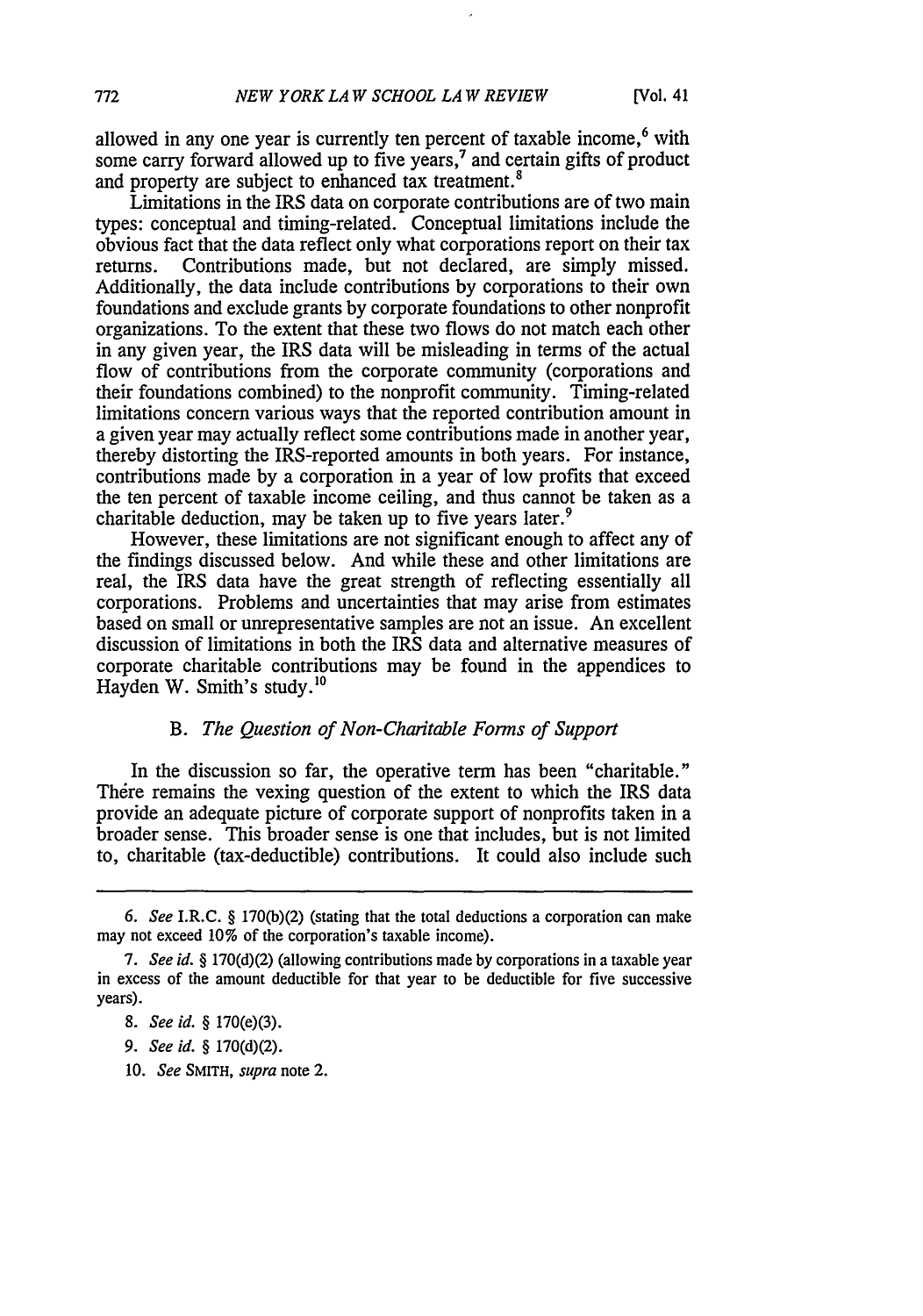corporate transactions as, for example, contract research, joint-ventures, and cause-related marketing. These are not charitable contributions, but they may achieve much the same effect for both the corporation and the nonprofit. From both the corporate and the nonprofit perspective, any interest in trends will ultimately encompass this broader sense of support. Unfortunately, systematic data are not currently available that allow us to explore trends in a broader measure of support that includes these noncharitable amounts. While this paper primarily explores trends in corporate *charitable* contributions, it will address the subject of a broader concept of corporate support of the nonprofit sector in the conclusion.

## II. TRENDS IN CORPORATE CHARITABLE CONTRIBUTIONS

Detailed corporate contribution data are available from the IRS in electronic form. These data are aggregated across corporations within industry groups by various asset size for all corporations combined and for only corporations showing positive net income in a given year. Data become available three years after the fact. Therefore, this study largely covers the years from 1980 through 1993. In some places we have made estimates for 1994 and 1995 and in several places we have used nonelectronic sources to track trends as far back as 1936. In addition to the contribution amount, other variables in the IRS electronic files include number of returns, assets, liabilities, receipts (income), deductions in detail, various net income measures, and taxes paid.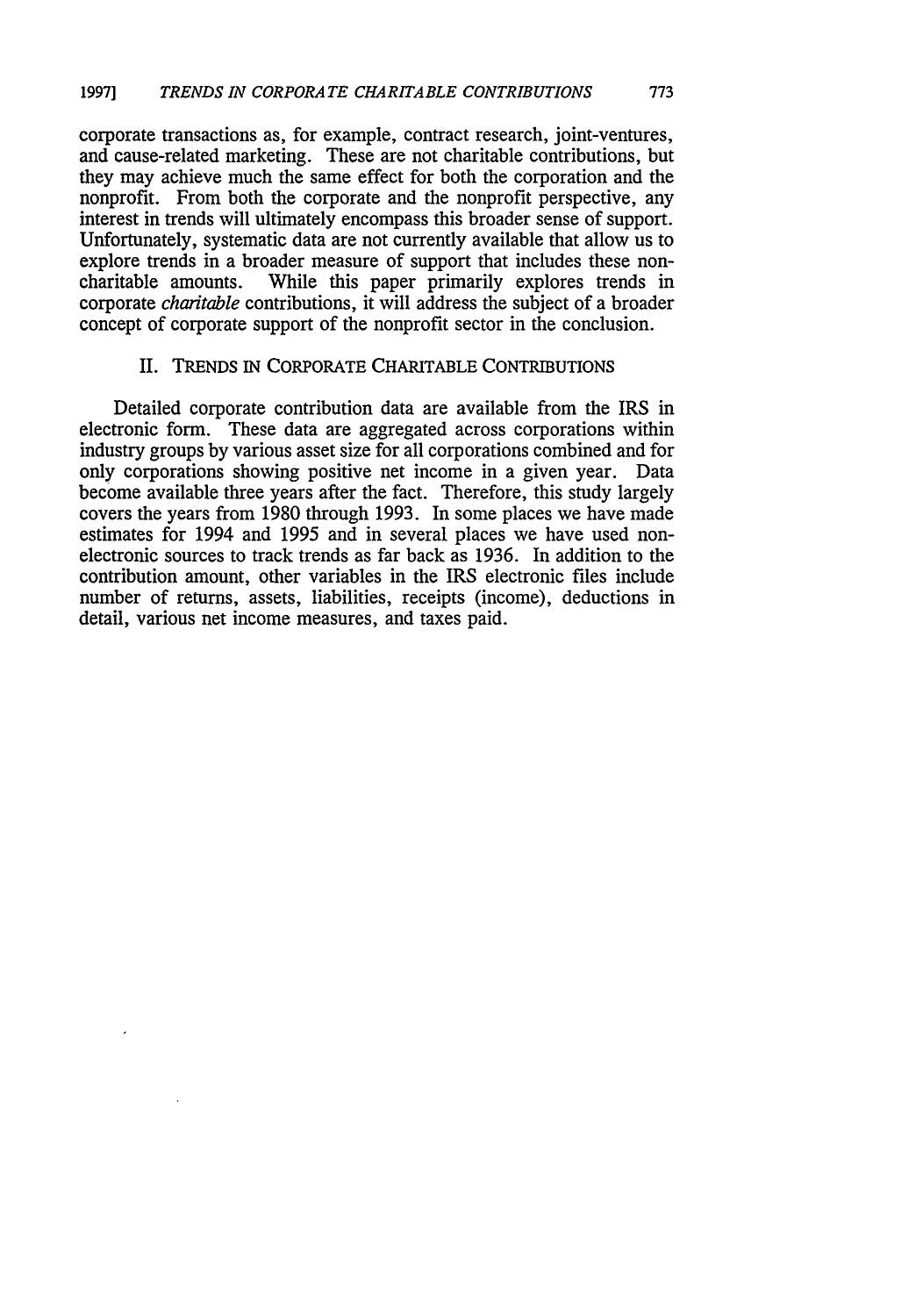

## *A. The Long View*

## Figure 1

Figure 1 shows current and constant dollar amounts of corporate contributions as reported by the IRS from 1937 through 1993 (1994 and 1995 are estimates based on corporate pretax net income as reported in the Commerce Department's National Income and Product Account Tables). The scale is logarithmic so that comparable percentage changes have the same visual weight. Thus, a \$100 million rise over a prior year's figure of \$1 billion stretches the same length as a \$500 million rise over a prior year's figure of \$5 billion.

In constant dollars, contributions climbed from \$400 million in 1937 to an estimated eight billion in 1995. It is clear that contributions grew rapidly after 1936, when the charitable contribution deduction was first introduced, through the end of World War II. Since then, taking the long view, there has been rather steady upward movement, albeit with dips and rises along the way.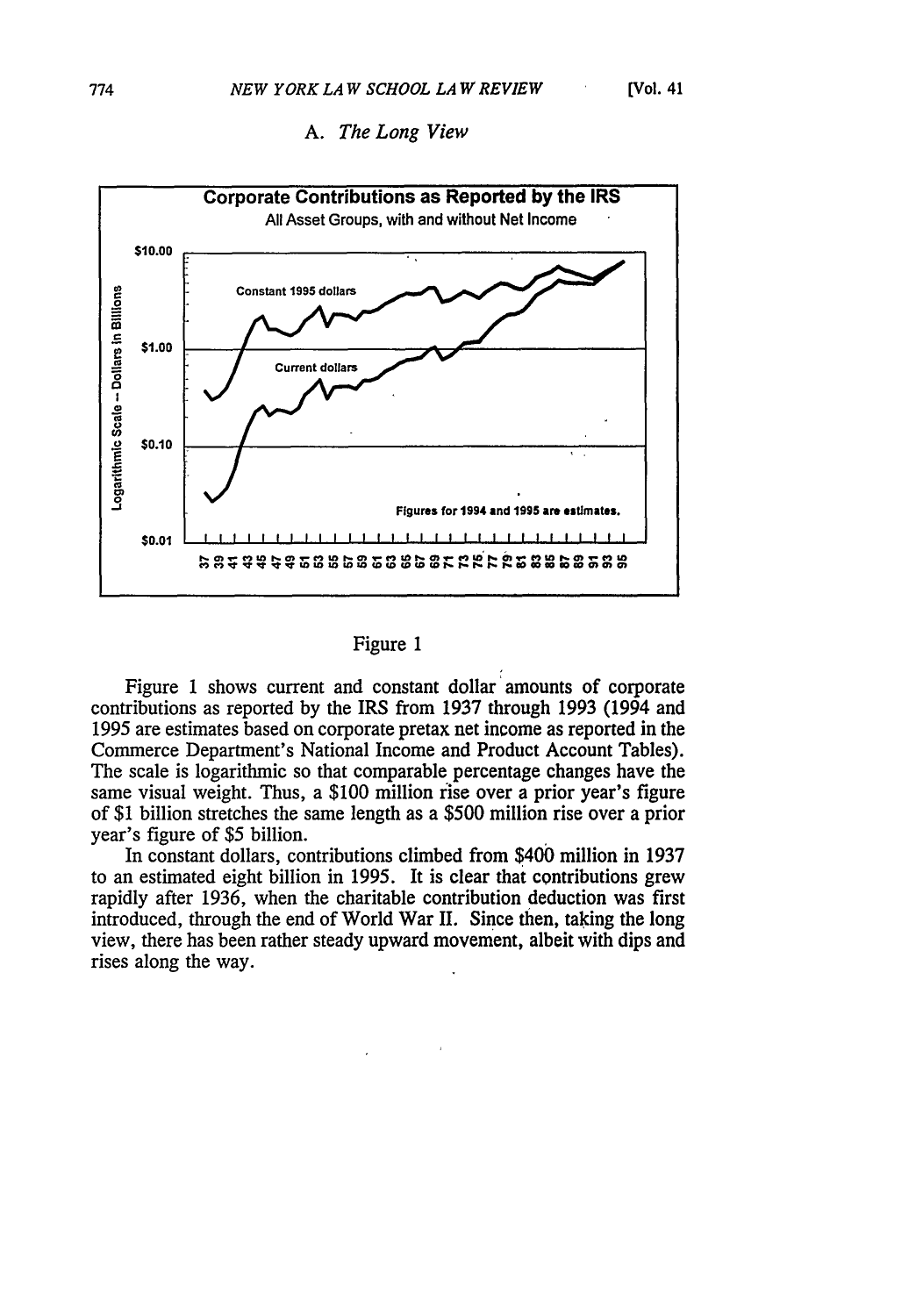

## *B. Relation to Gross Domestic Product*

Of course, over this long period of time, most economic indicators will show dramatic growth, and corporate contributions have simply kept pace., Figure 2 displays growth in contributions in relation to growth in the overall economy as measured by Gross Domestic Product (GDP).<sup>11</sup> Note that while corporate contributions are shown in *billions* of dollars, GDP is shown in *trillions* of dollars. As a simple rule of thumb, then, corporate contributions tend to represent about one-tenth of one percent of GDP and Figure 2 makes clear that contributions have grown apace with the overall economy. At no point is there compelling evidence of a dramatic shift in the level of charitable support of nonprofit causes, as reflected in the IRS data. This is not the same as saying that there has been no increase in the corporate "commitment" to the nonprofit sector. There may be, but it is not captured by the IRS data and is probably not charitable in the tax-related sense. Nor is this to say that nothing unusual happened between 1983 and 1992. Unusual events occurred and we will look at them more closely below.

Figure 2

**<sup>11.</sup>** Gross Domestic Product data is available from 1959.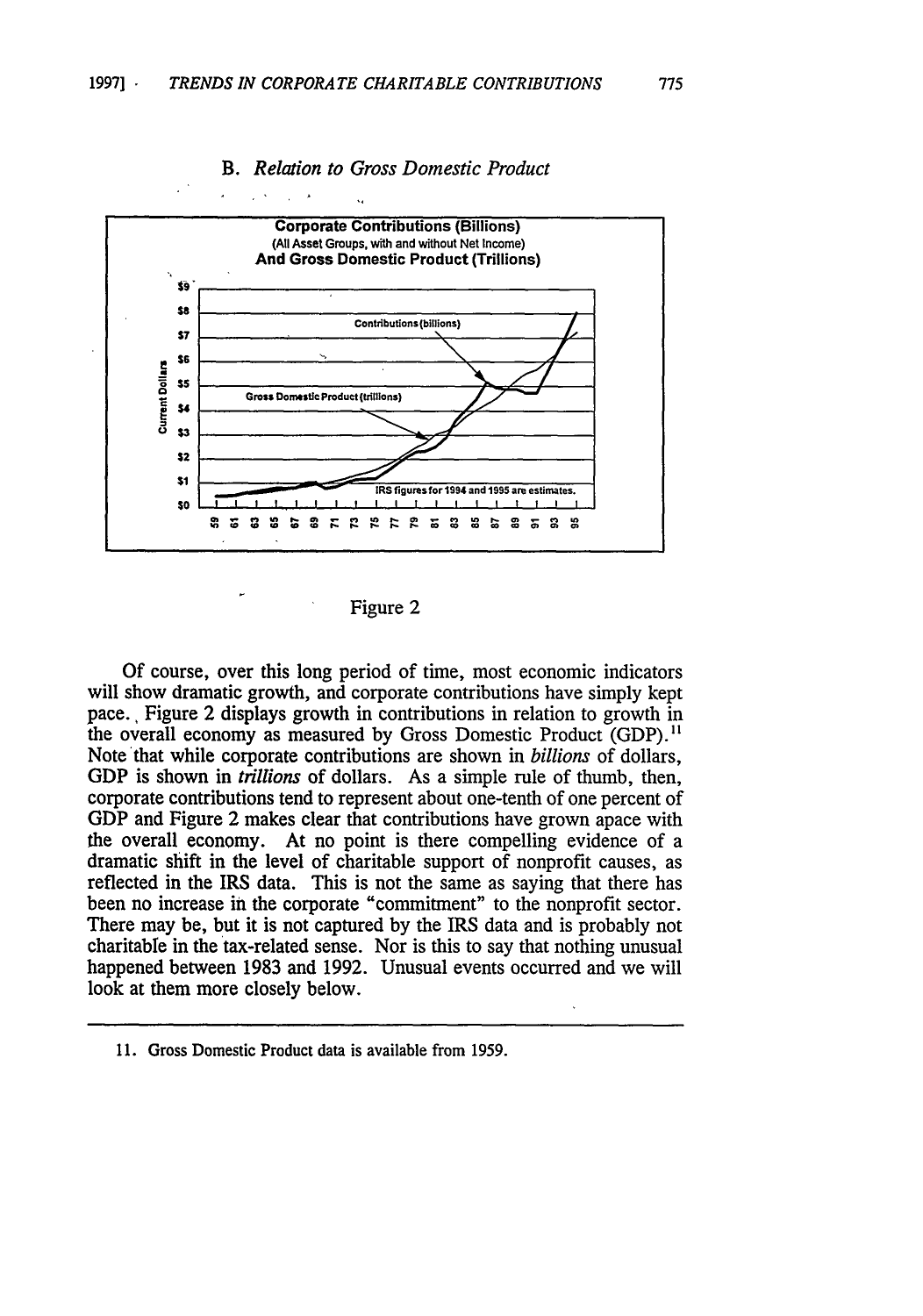

# *C. Relation to Corporate Profits*

## Figure 3

It is also useful and customary to view corporate contributions in relation to a measure of corporate profits. In theory, this view allows us to see shifts in the level of corporate "commitment" to nonprofits as reflected in their decision to divert a larger share of profits to charitable causes. Figure 3 utilizes an IRS measure of corporate profits (Total Receipts Less Total Deductions or RLD) to create a contribution ratio that helps demonstrate whether contributions have kept pace with profits. Many corporations explicitly set their level of giving in relation to their profitability.

Subsequent to the early increase in contributions, which was related to its initial allowance as a deduction by the IRS and the corporate response to extraordinary social and humanitarian needs during World War II (through 1945), contributions hovered around **1** % of profits **(+/-** 0.2 percentage points) through 1981. Peaks reached in the early 1950s and again in the late 1960s correlate to the Korean and Vietnam wars. Another reason for these war-related peaks was that during these periods,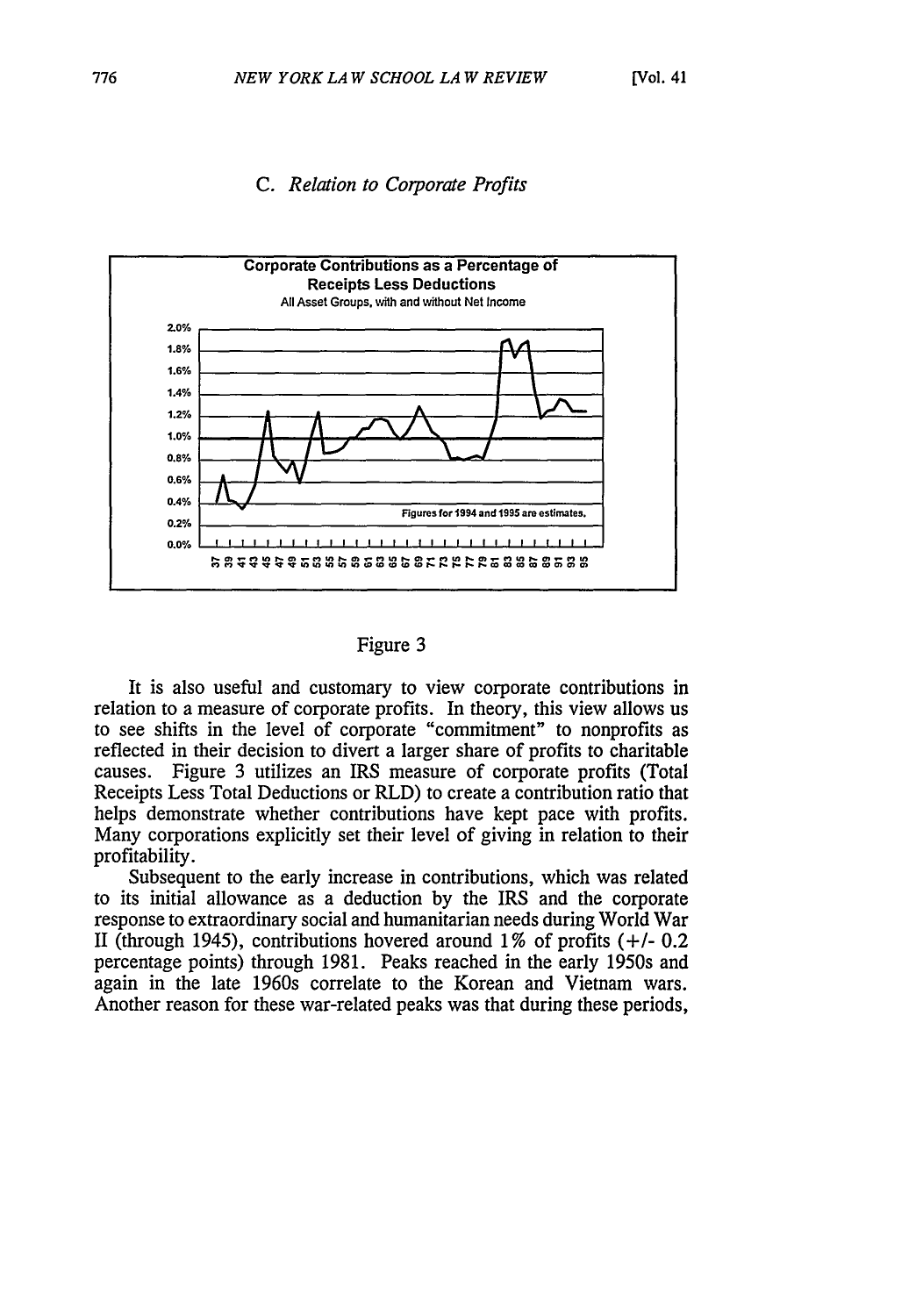excess profit taxes had the effect of lowering the after-tax cost of the contributions.<sup>12</sup>





Obviously, though, between 1982 and 1991, something out of the ordinary happened. Several events occurred that make this period especially useful to demonstrate the interplay of economic and tax factors on corporate charitable contributions. First, during this period there was dramatic growth in the size of the aggregate deficit reported by all corporations operating at a loss. The extent of this can be seen in Figure 4, where the contribution ratio is shown separately for all corporations combined and also for those corporations with positive net income.

These positive net income companies have a higher total RLD figure (there is no negative income dragging their total RLD down) as their ratio's denominator, and this has the effect of lowering the ratio. However, because corporations cannot take a charitable deduction in years

Figure 4

<sup>12.</sup> *See* CHARLES T. CLOTFELTER, FEDERAL TAX POLICY AND CHARIrABLE GIvING 199-200(1985) (explaining that corporations made larger contributions during these years to offset taxes on higher earnings).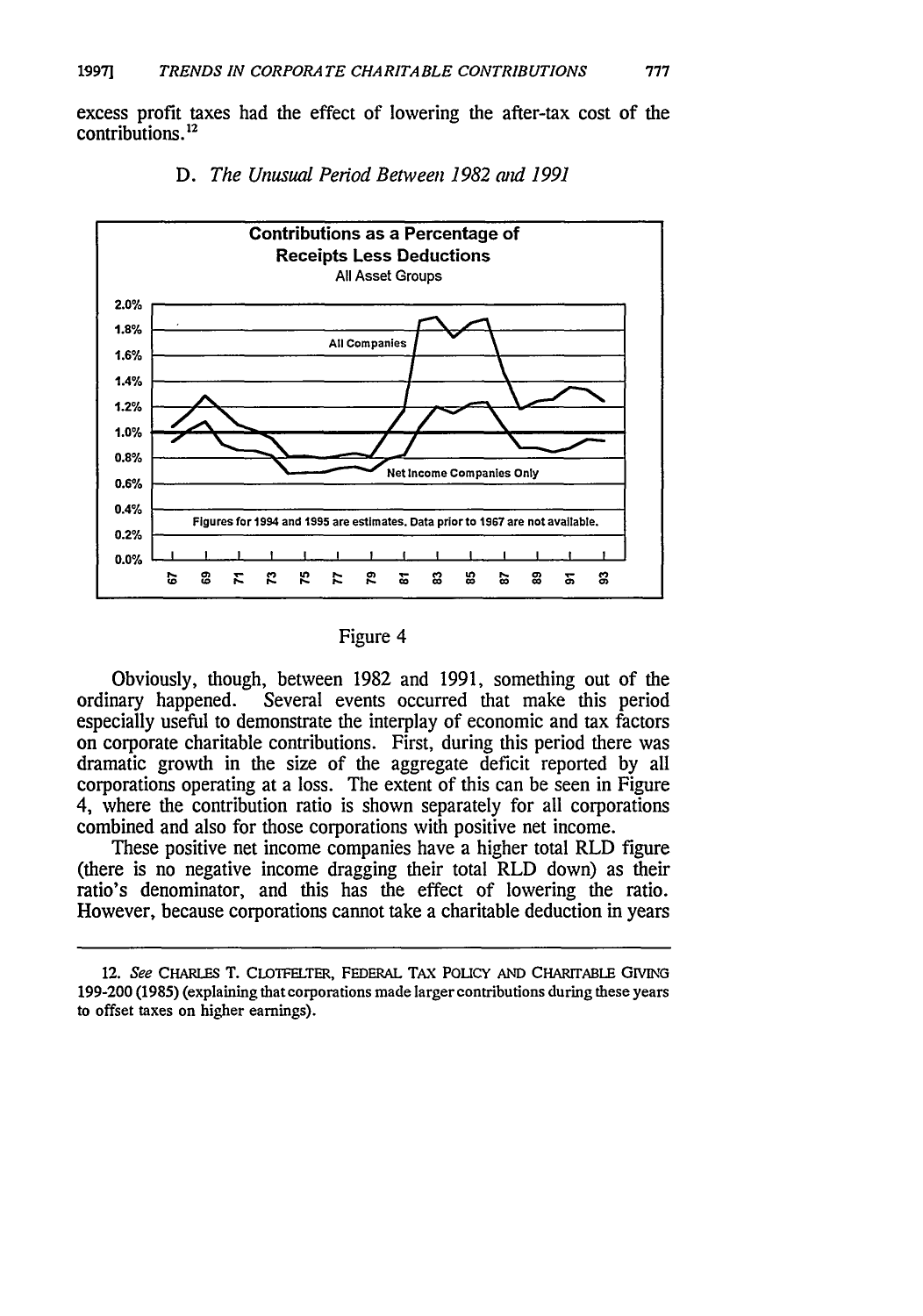when they have no net income,  $13$  the contribution amount (the ratio's numerator) is the same for both groups of corporations. For all numerator) is the same for both groups of corporations. corporations combined, the ratio approaches the unprecedented level of 2 **%** of RLD, while for the profitable corporations alone it also increases, but remains within the upward bound of historical levels (1.2%).



Figure 5

Figure 5 shows the actual extent of the deficit increase during this period, with the total deficit of corporations operating at a loss presented as a percentage of the RLD of corporations operating profitably. From a level of around 20% through 1980, the ratio jumps to 30% in 1981 and to 44% in 1982. Only recently has it shown signs of moving back toward a level around 20%, but it will take several more years of data before we can confirm this downward trend. The effect of this amount of deficit was to pull down sharply the *overall* RLD level (the total RLD of profitable corporations minus the deficit amount of the corporations operating at a loss) and raise the contribution ratio, particularly during the early 1980s. The increase in the deficit was partly due to a downturn in the economy, but there may also have been a shift in corporate thinking that made deficits more acceptable at this time. Additional research is needed to better understand the causes behind the dramatic rise in the deficit amount.

<sup>13.</sup> *See* Hayden W. Smith, *If Not Corporate Philanthropy, Then What?,* 41 N.Y.L. ScH. L. REv. 757, 766-67 (1997) (stating that corporations claiming a net loss cannot legally claim any deductions for charitable giving).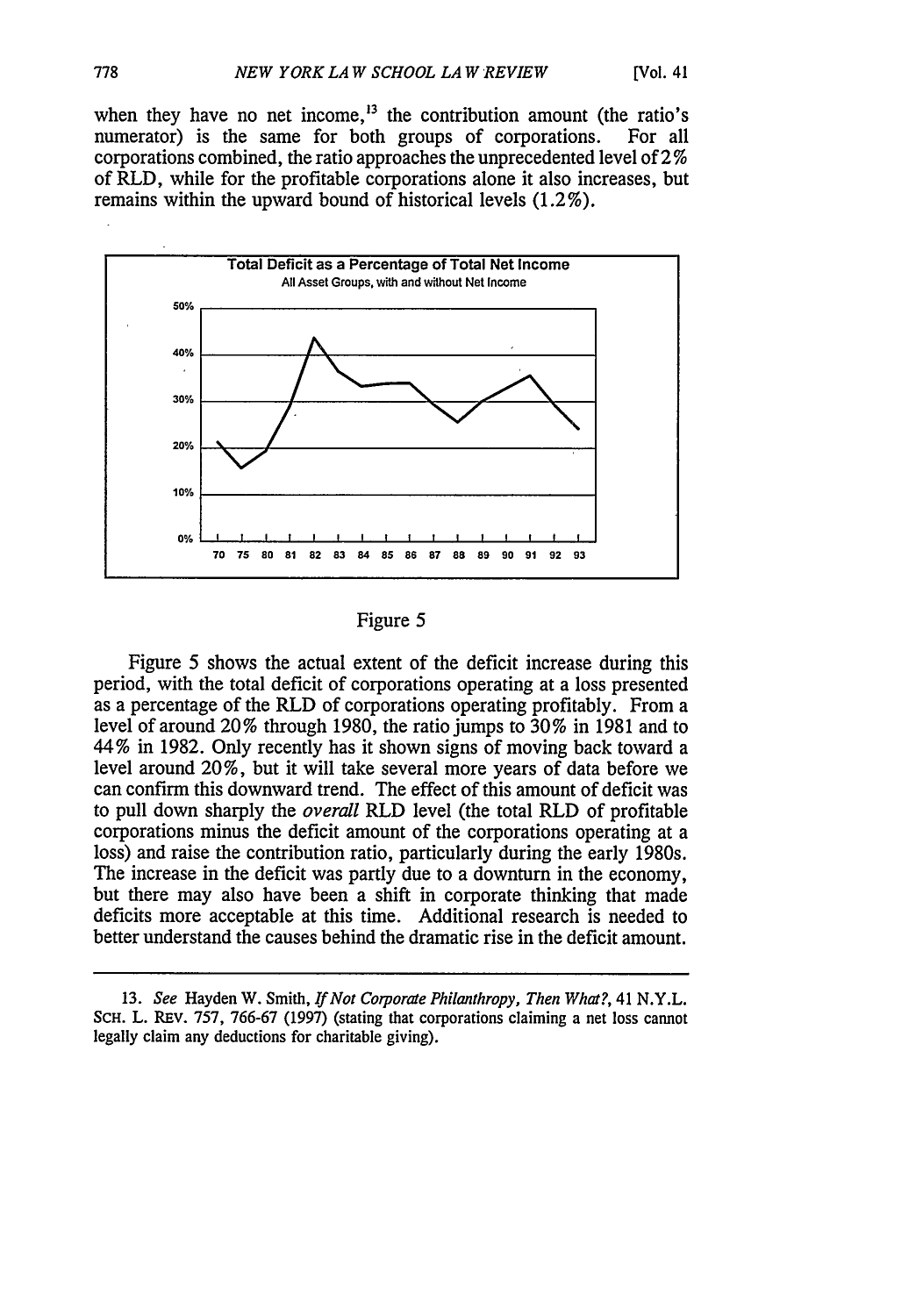Contributions grew during this period when the economy started expanding again, but not at a similar rate that the increase in the ratio for all corporations combined suggests. In addition, changes in the Tax Code appear to have had a positive effect. The 1981 Economic Recovery Tax Act, effective in **1982,** raised the limit on corporate charitable deductions from **5%** to **10%** of pretax net income.14 The Act also enhanced the valuation of company products to encourage equipment gifts for scientific research.<sup>15</sup>

Also during this period, corporations were responding appropriately to anticipated changes in the Tax Code that were scheduled to take effect in 1987 (Tax Reform Act of 1986). **16** From the IRS data and from surveys of corporations on their charitable giving activity at that time, it is evident that corporations "prepaid" or otherwise accelerated contributions in order to take advantage of the more favorable tax treatment that would be lost after 1986. The planned drop in the marginal tax rate for corporations from 46% to 34% would, in its after-tax effect, make contributions more expensive. One stratagem of corporations during this period was to increase contributions to their own foundations. These funds could then be disbursed to nonprofits at a later time. The steep rise in contributions for several years prior to 1987, and the steep decline for several years after, reflects in large part such "prepayment" activity.

16. *See id. §§* 11(b), 1201(a) (stating that the maximum tax rates imposed on a corporation's taxable income is 34%).

<sup>14.</sup> *See* I.R.C. § 170(b)(2) (1994).

*<sup>15.</sup> See id.* § 170(e)(3)(B) (allowing a taxpayer to deduct an amount equal to the taxpayer's adjusted basis or cost plus one-half of the unrealized appreciation, provided such amount does not exceed twice the taxpayer's basis).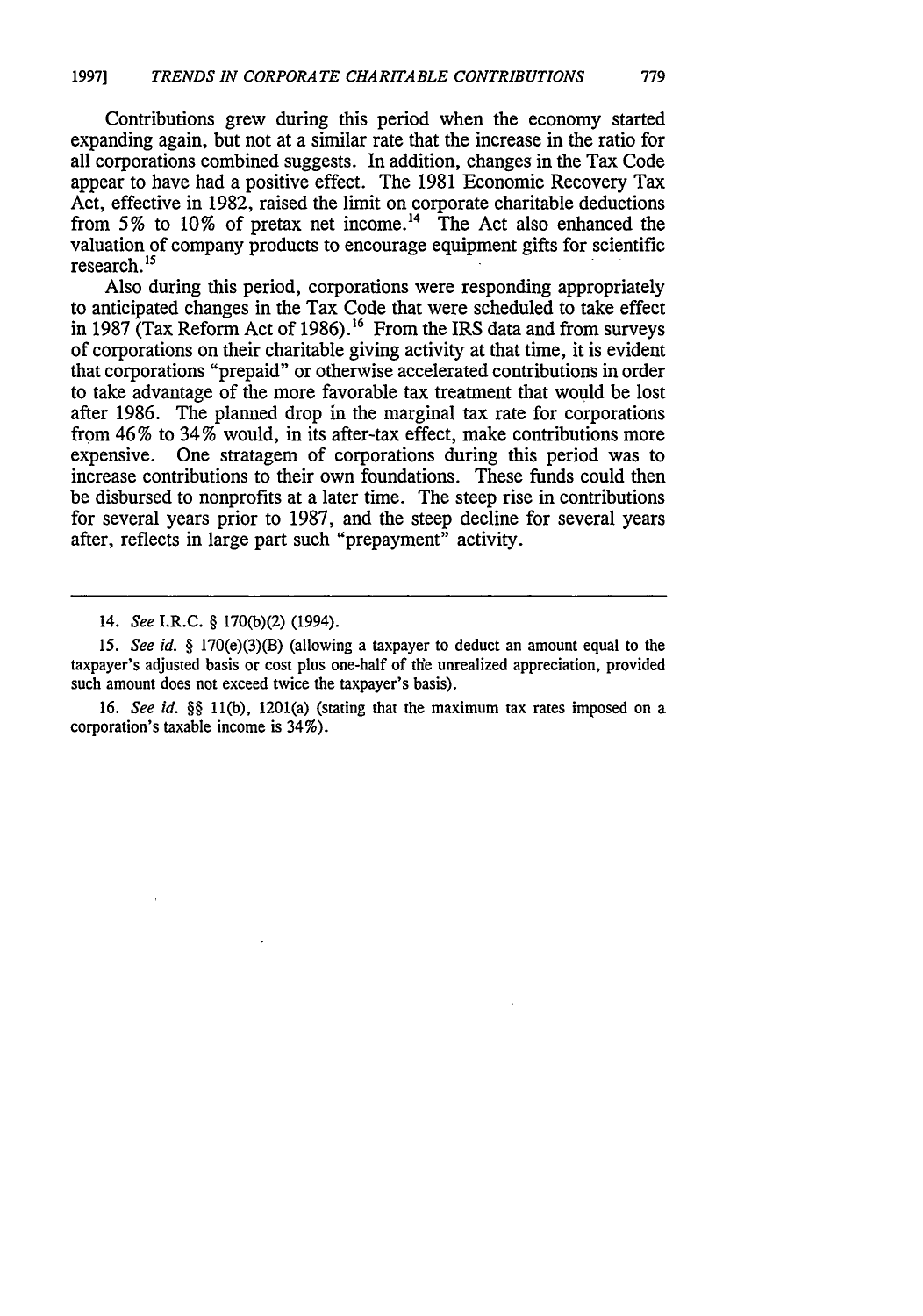

Figure 6

With some careful scrutiny, Figure 6 can help one isolate the effects of these different events and show their cumulative effects. The data for contributions, RLD, and GDP have been transformed to standard (Z) scores to align the data on a common scale. By and large, the three lines stay in synchronization. Where they do not, there are straightforward explanations as noted above and in the figure. Both RLD and contributions are sensitive to relatively small shifts in the economy as represented by GDP. RLD fluctuates more dramatically than contributions because corporations have an interest in, and mechanisms for (their own foundations especially), buffering their contribution programs from profit volatility.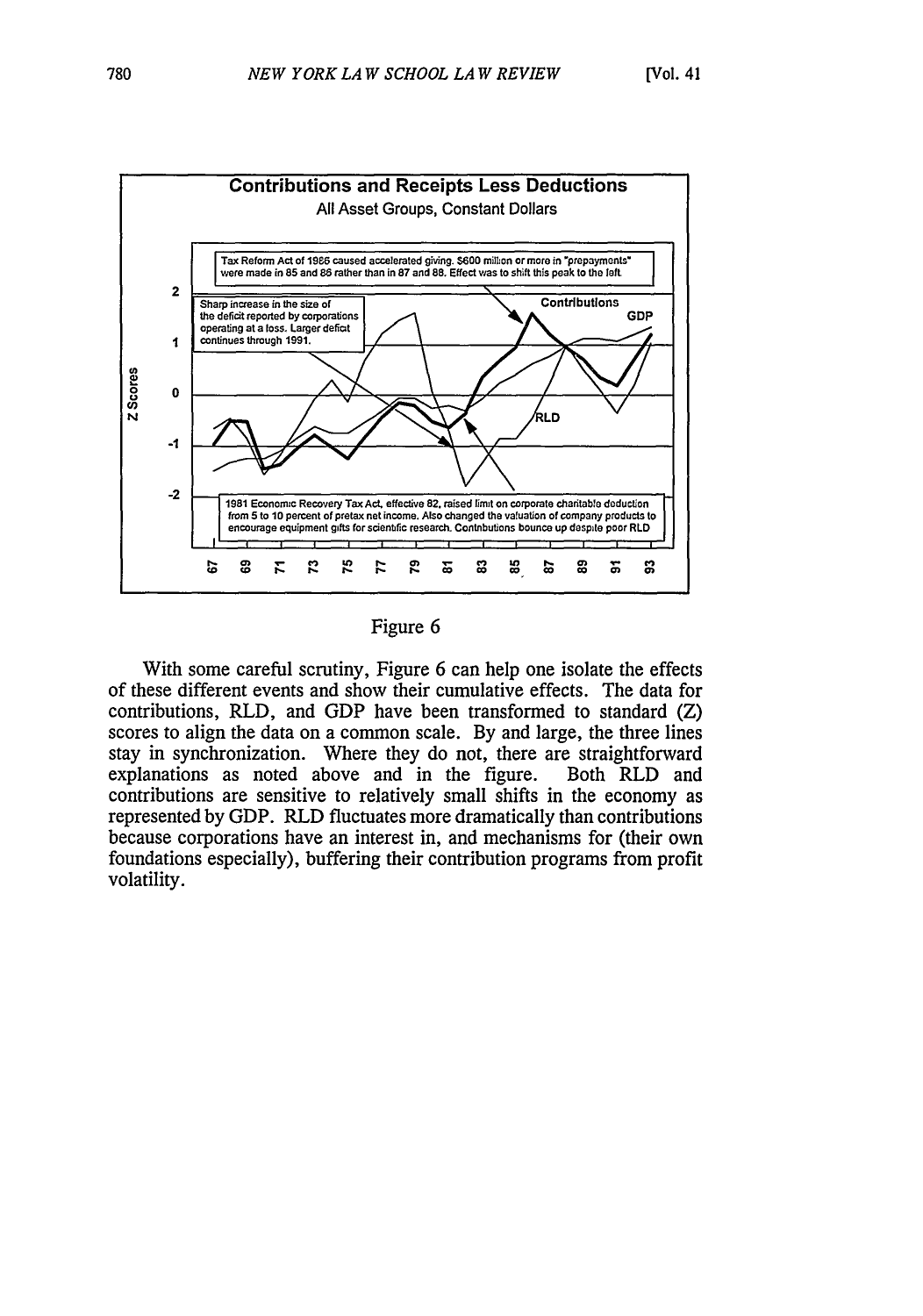

781



## Figure 7

So far the focus has been on all corporations, regardless of their size. Figure 7 is similar to Figure 4 except that it shows contributions of just those corporations with assets of \$250 million or more. Within the IRS data set this is the subgroup of largest corporations. In 1993, these 6798 corporations accounted for less than .2 of 1 % of the 4 million corporate tax returns filed, but they account for 82.7 % of total assets, 78.4 % of total contributions, and 77.6 % of total RLD. With these large corporations we are closer to focusing on the relatively small number of huge corporations that drive the contribution numbers. Figure 7 differs from Figure 4 in that the line for all corporations shifts down slightly (the larger corporations account for a disproportionately smaller share of the deficit total), while the line for net income-only corporations rises slightly (the larger net income companies account for a disproportionately greater share of contributions). Bear in mind also that the same contribution amount is in the numerator of the ratios for both groups of corporations displayed in Figure 7. It is differences in the denominators, RLD, which causes the ratios to differ.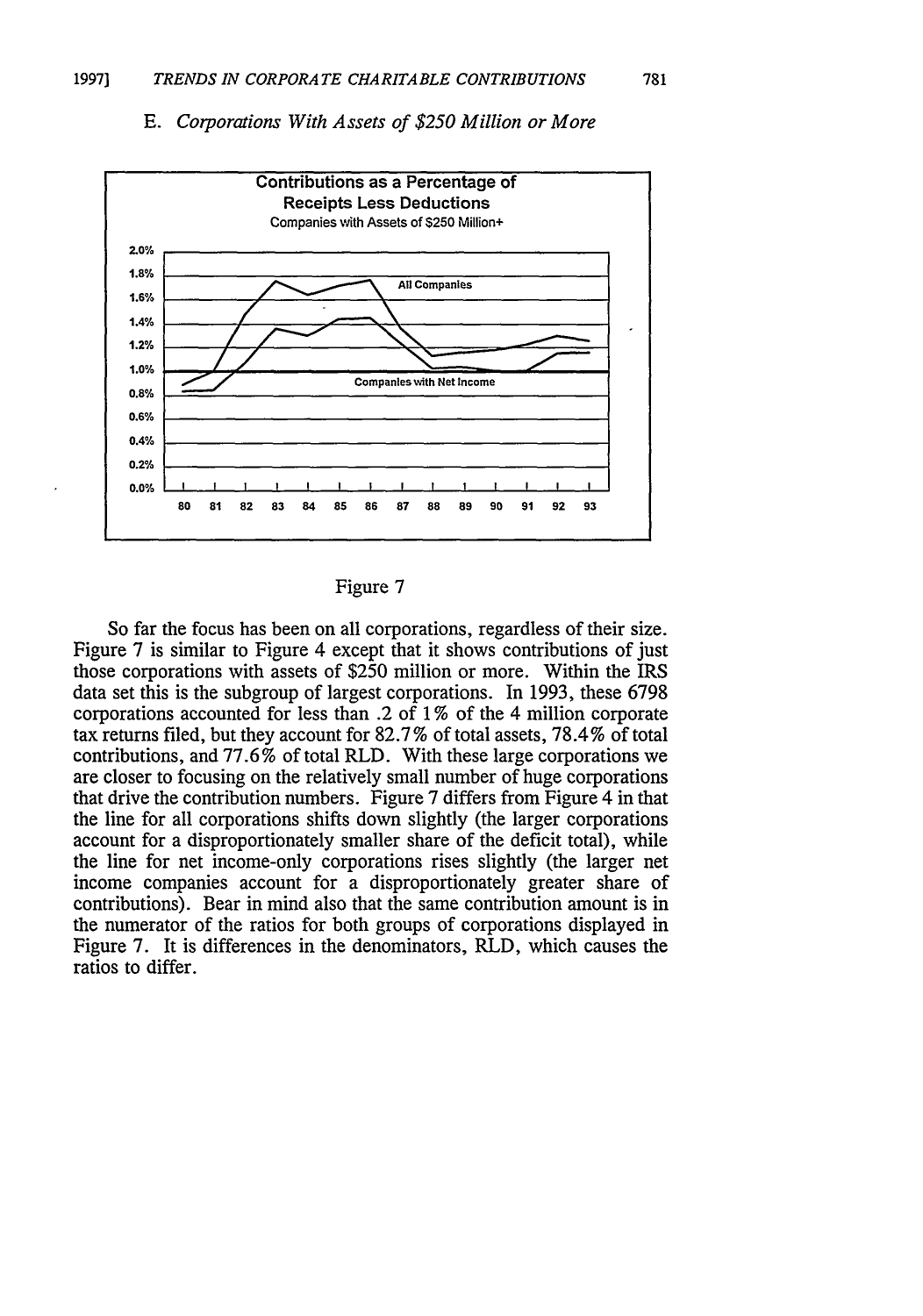## *F. Differences A cross Industry Sectors*



## Figure 8

Within this group of largest corporations, we can look at industry sectors and see the more detailed structure that underlies the aggregate numbers. Figure 8 shows the Figure 7 data disaggregated by four major industry sectors: Manufacturing; Finance, Insurance, Real Estate; Transportation-Public Utilities; and Retail-Wholesale Trade. These four sectors consistently account for over 95 % of the contributions reported by all corporations with assets of \$250 million or more, and 75% of total contributions reported by all corporations combined. These different sectors give at very different rates. Clearly, the Manufacturing sector has been giving at a rate well above the rest. This can be explained in part, by the option they have to make product gifts with their preferential and attractive tax treatment.<sup>17</sup> It is also generally thought that this sector has the strongest and longest tradition of giving, particularly in their support of higher education,  $^{18}$  where they have a particular stake. Manufacturing accounts for much of the increase in the contributions to RLD ratio in the

<sup>17.</sup> *See id.* § 170(e)(3).

<sup>18.</sup> *See* CLOTFELTER, *supra* note 12, at 180-81 (stating that education receives the largest shares of charitable contributions from the manufacturing sector).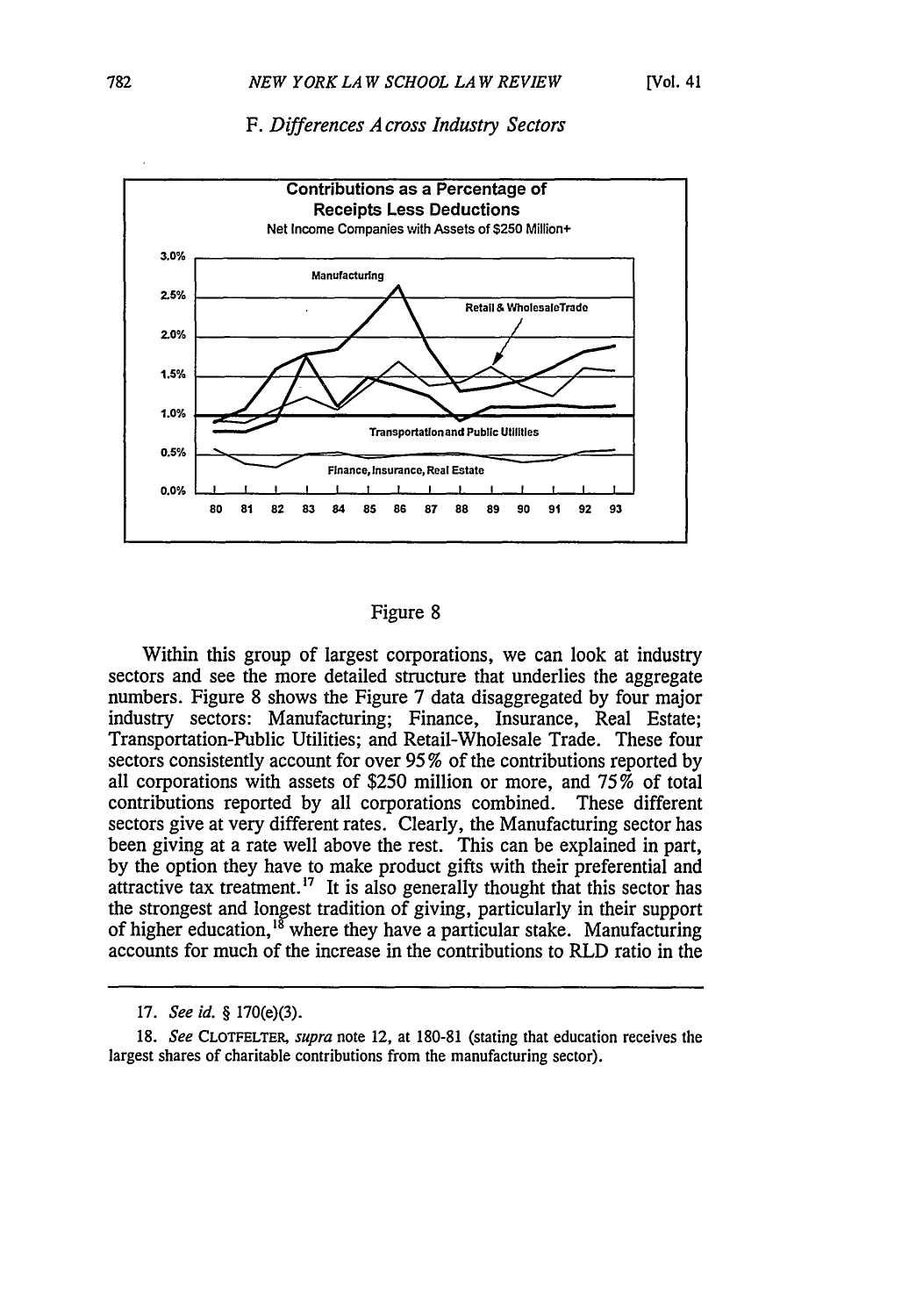early 1980s. This sector was able to take advantage of the enhanced tax treatment for product gifts afforded **by** the Tax Reform Act of **1981.19** Also, more than the other sectors, Manufacturing appears to have prepaid or otherwise accelerated its giving in anticipation of the Tax Reform Act of **1986.**





Figure 9 shows the share of all contributions reported by each of these four sectors. In spite of its relatively high contribution ratio over the years covered, Manufacturing's share of total contributions has been falling, from 62% in 1980 to 52% in 1993.

19. *See* I.R.C. § 170(e)(3)(B) (1994).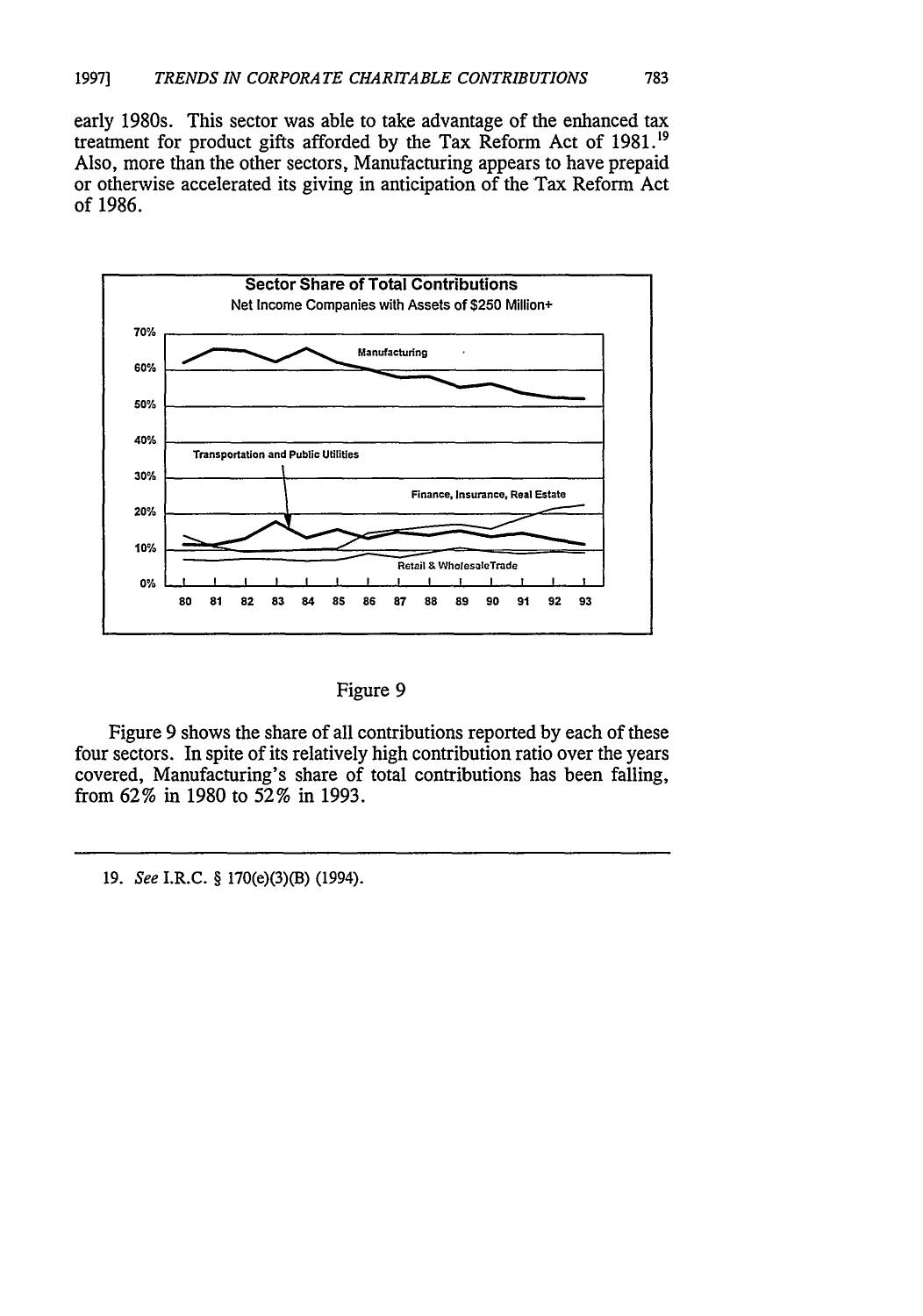

#### Figure **10**

Figure 10 shows the share of RLD attributable to each of these four sectors. The frequently cited shift in the U.S. economy from manufacturing to services, especially finance-related,<sup>20</sup> is starkly apparent. Manufacturing's share of RLD fell from 56% to 31% between 1980 and 1993 alone. During this same period, the share of RLD represented by Finance-Insurance-Real Estate climbed from 21 % to 46%. This sector, responsible for so much of the economic growth and profit during this period, has on average, a contribution ratio of about one-third that of the Manufacturing Sector. However, we should not be quick to draw any particular conclusions from this sizable difference. More needs to be understood about possible differences in the RDL amounts across sectors. For instance, the finance and insurance subcategories include mutual companies, and we do not yet know about any exigencies that may affect this sector's capacity to make contributions, or that may make its RLD figures not comparable to other sectors. Nevertheless, this shift in relative share of RLD from Manufacturing to Finance-Insurance-Real Estate would appear to be bad news for those organizations dependent on corporate charitable contributions.

<sup>20.</sup> *See* Barbara Reisman, *The Economics of Child Care: Its Importance in Federal Legislation,* 26 HARv. **J.** ON LEGIS. 473, 477 (1989) (stating that the economic base of the United States has shifted from manufacturing to services).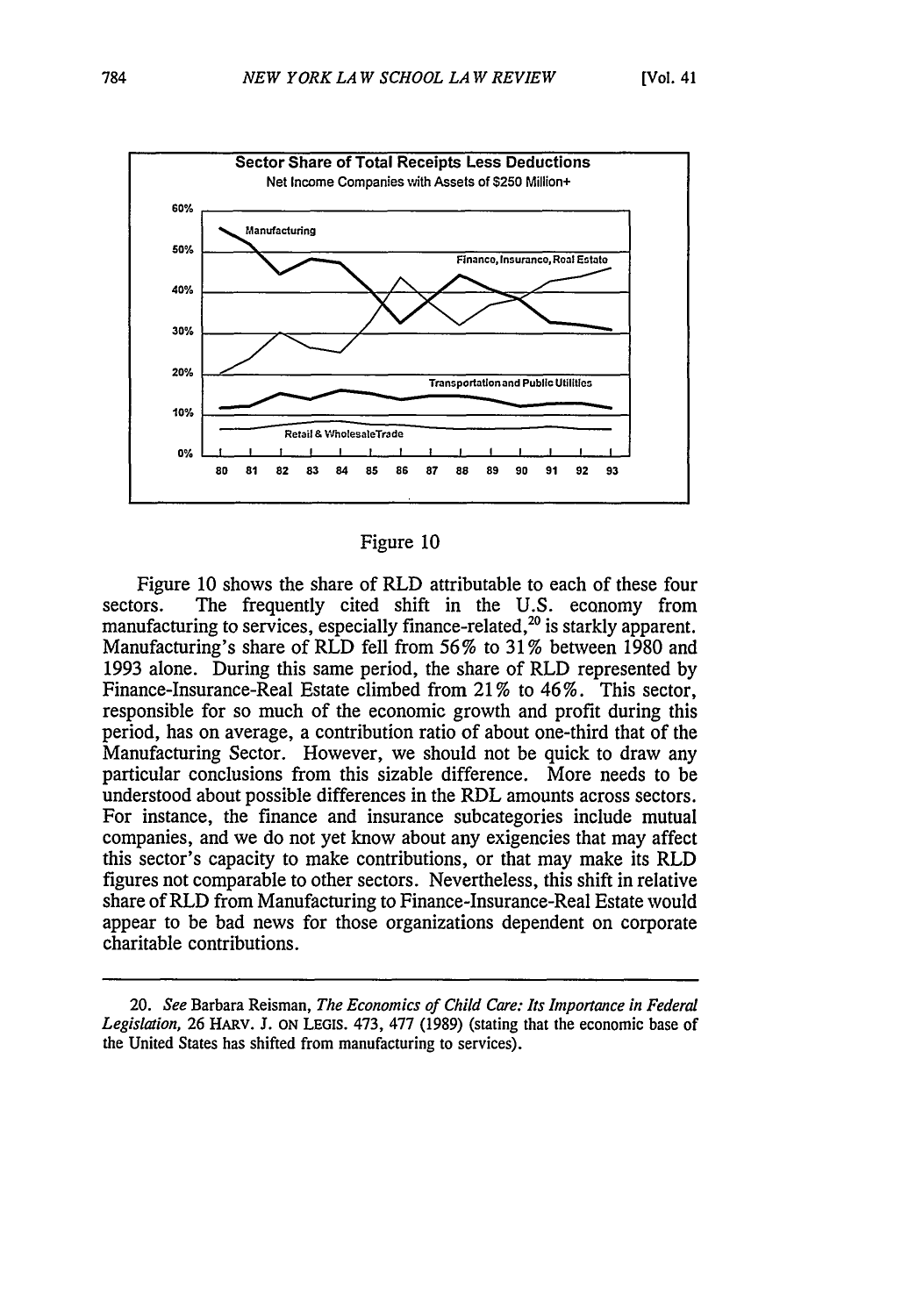Finally, we also need to consider that these are all aggregate figures. Within any of these sectors there will be a wide range of contribution practices and ratios across specific corporations. For instance, there are banks that give well above the **0.5** % level and manufacturing companies give well below 1%.

## III. WHAT DOES THE FUTURE HOLD?

What do these differences in contribution ratios and shares of RLD mean for the future of corporate contributions? What will happen to total corporate contributions if Manufacturing's share of RLD (and RLD is the font from which corporate contributions flow) continues to shrink while Finance-Insurance-Real Estate continues to grow? Even if no single company changes its own giving practices, the effect will be significantly negative over the longer term. The changing structure of U.S. industry alone will reduce contribution growth from what it would have been had the Manufacturing sector held "profit share" or Finance-Insurance-Real Estate increased its contribution ratio. Let us look at some very simple projections for these four sectors within the \$250 million or more asset group in order to see how the dynamics of contribution ratios and RLD shares play out.

For purposes of this exercise, we ignore inflation and assume average annual growth of RLD at 7% (it grew an average of 12% annually between 1980 and 1993). We also assume a continuing, but slower, shift of RLD share from Manufacturing to Finance-Insurance-Real Estate (with the former moving down to  $26\%$ , and the latter climbing to 51%, by 2010), and no change in contribution ratios from 1993 levels. Under this scenario, contributions from this critically important subset of all corporations will grow from their reported \$4.7 billion in 1993 to a projected \$12.4 billion in 2010. While impressive, this amount will be \$800 million less than the \$13.2 billion that could be expected were the sectors to hold their shares of RLD at 1993 levels. If, however, Finance-Insurance-Real Estate were also to raise its contribution ratio from 0.5% to 1 %, which would still be the lowest ratio of the four sectors, expected contributions would climb to \$16.5 billion by 2010, or an additional \$3.3 billion. One can conclude that unless Finance-Insurance-Real Estate increases its contribution ratio, it is unlikely we will see corporate charitable contributions climb in the future at a pace consistent with the past. Ratios of corporate charitable contributions to profits in the future are likely to appear to indicate that corporate America has decreased its support of nonprofits. This can happen even though no single corporation will have cut back its contribution ratio.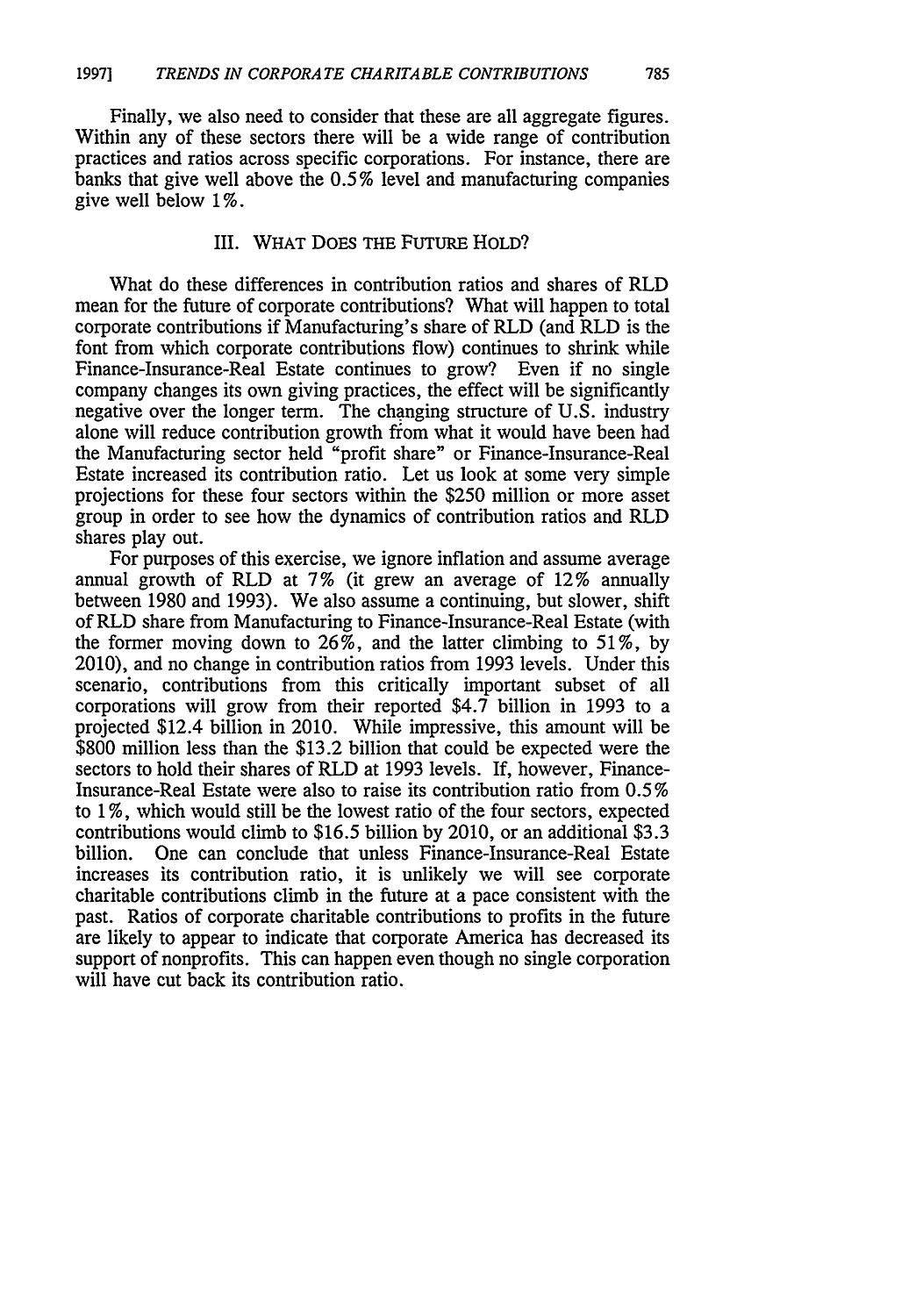## IV. CONCLUSION

Trends in corporate support of nonprofits have been explored to this point solely as they are reflected in the IRS data. We have only looked at corporate support of nonprofits that meets IRS charitable deduction criteria. A fundamental question that can be asked is to what extent have corporations found other ways to support nonprofits, ways that are beneficial to both parties, but that are not charitable in the strict (IRS) sense of the word?

We can look at these issues from the corporation's point of view using a rational economic model. Charitable contributions are an economic transaction made in expectation of some future corporate benefit, however intangible. The expectation of a corporate benefit from a charitable contribution is real, but it typically is very difficult to determine later the degree to which the expected benefit was realized. This is in the nature of most, if not all, charitable contributions. One can even postulate that to the extent a transaction under consideration can submit to a rigorous cost/benefit analysis in advance and later have its expected benefit actually measured, the greater the likelihood will be that the transaction under consideration will not be structured as a charitable contribution. Instead, it will be structured as a more routine corporate purchase by marketing, research and development, or some other appropriate unit within the corporation. By situating it in one of these units, the expenditure can fit within formal planning, decision-making, and accountability processes. Of course, corporate decision-making about contribution programs is also situated within this formal planning process. But how effectively can it compete for resources when its expenditures under consideration are those that, by their very definition, hold the least precise and measurable promise of a specific corporate benefit? A contribution budget or specific contribution that is weighed and then approved will carry some kind of promise of a benefit (if none can be articulated at all, we can be confident it will not be approved). But it appears that the value attached to these indistinct benefits total, in the aggregate, only about 1% of profits or onetenth of 1% of all expenditures (all tax deductions). At that level, it is, if nothing else, a very safe and inexpensive outlay. It is basically an insurance policy against unhappy consequences that might result were no charitable contribution made at all.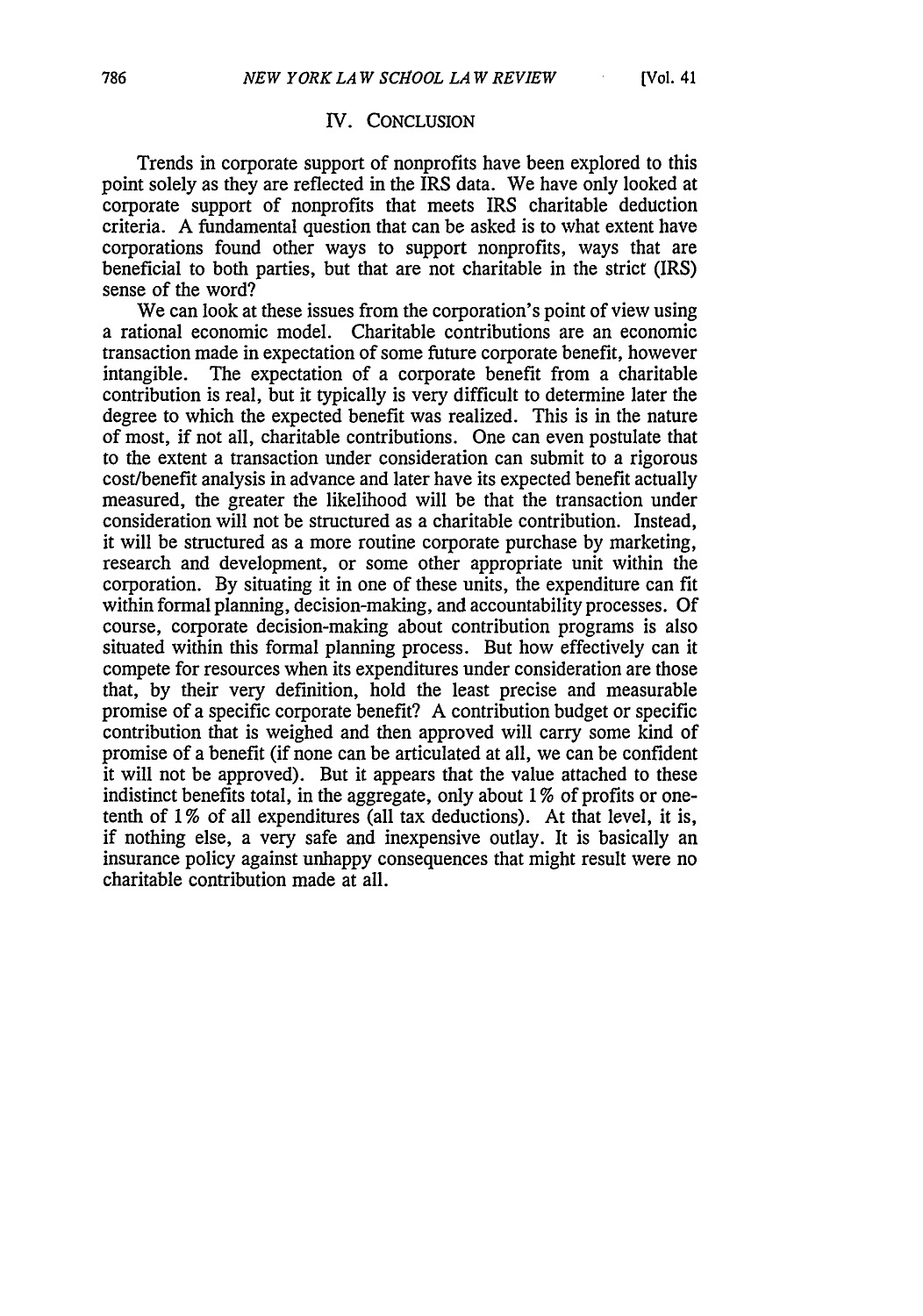This is not a rap against corporate giving practices or levels. Rather, it is simply recognition of a consequence of the rational economic model that underlies corporate decision-making in a competitive, market-driven economy. This same model may serve, and may have already served, to boost non-charitable corporate support of nonprofits-at least to those that can offer a clear and compelling benefit to corporations. Anecdotal information suggests that this has been happening. It deserves fuller attention, both to determine its extent and to determine its effect on the missions and activities of nonprofits.

 $\overline{\phantom{a}}$